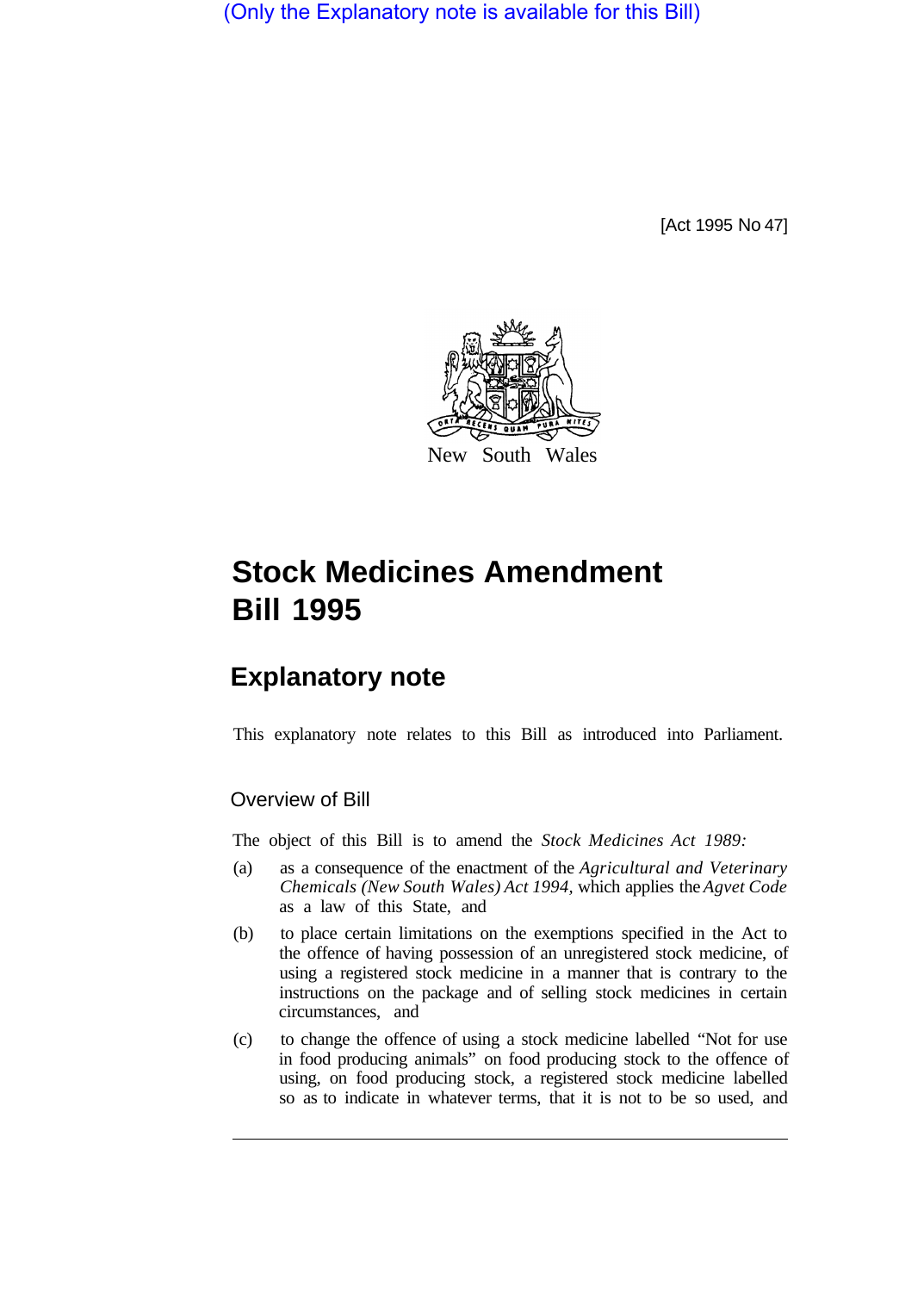Explanatory note

- (d) to impose certain requirements as to the giving of written instructions by veterinary surgeons who prescribe, supply or authorise the supply of certain stock medicines, and
- (e) to require an owner of stock of a food producing species that has been treated with a stock medicine to inform any person who is going to sell the stock for the owner when any relevant withholding period will expire, and
- (f) to make it an offence for a person to sell stock of a food producing species which has been treated with a stock medicine unless the person first informs the buyer when any relevant withholding period will expire, and
- (g) to change the periods for which property seized under the Act can be held, and
- (h) to make other minor and consequential amendments.

# Outline of provisions

**Clause 1** sets out the name (also called the short title) of the proposed Act.

**Clause 2** provides that the proposed Act will commence on a day or days to be appointed by proclamation.

**Clause 3** is a formal provision that gives effect to the Schedule of amendments to the *Stock Medicines Act 1989.* 

# **Schedule 1 Amendments**

#### **Amendments relating to the Agvet legislation**

**Schedule 1 (1)** inserts definitions of *supply* and *sell* that are consistent with the Agvet Code. Schedule 1 (2) contains a consequential amendment.

**Schedule 1 (3)** enables a veterinary surgeon or a person acting under the instructions of a veterinary surgeon to do an act or omit to do an act that would otherwise be an offence under Part 4 of the *Agvet Code* (dealing with the control of agricultural and veterinary chemicals) if that act or omission would have constituted an offence under the *Stock Medicines Act 1989* from which the veterinary surgeon or person is exempted by that Act. The new provision does not exempt a person from the requirements of any other law.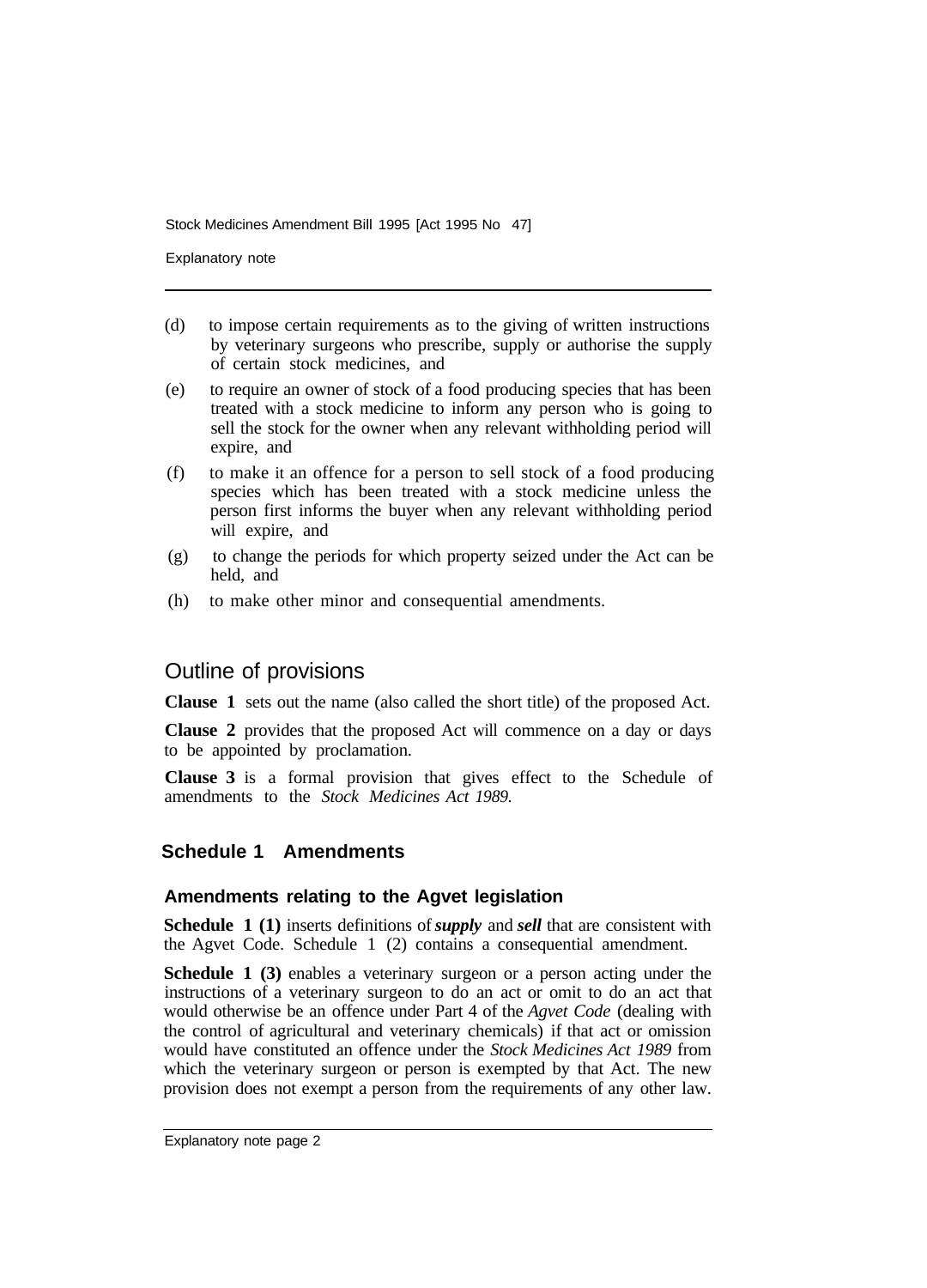Explanatory note

#### **Offences relating to use, prescription or supply of stock medicines**

Section 37 prohibits a person having possession of an unregistered stock medicine, except in certain circumstances. **Schedule 1 (4)** and **(5)** limit those exceptions to unregistered stock medicines that are not for use on stock of a food producing species.

Section 38 (2) prohibits a person using an unregistered stock medicine on stock that is not of a food producing species except if it was prescribed or supplied by a veterinary surgeon in certain circumstances. **Schedule 1 (6)**  and **(7)** provide that the exception only relates to stock medicines that are registered human pharmaceuticals or have been compounded by the veterinary surgeon who prescribes or supplies them. **Schedule l (1)** includes a definition of *registered human pharmaceutical.* 

Section 39 (1) prohibits a person using a registered stock medicine labelled "Not for use in food producing animals'' on stock of a food producing species, except in certain circumstances. **Schedule 1 (8)** changes that offence to using, on stock of a food producing species, a registered stock medicine labelled so as to indicate, in whatever terms, that it is not for use on stock that produces or is to be used as food for human consumption.

Section 39 (2) prohibits a person using a registered stock medicine in a manner that is contrary to the instructions on the package, except in certain circumstances. One of those circumstances is if the stock medicine is used in accordance with written instructions given by a veterinary surgeon. **Schedule 1 (9)** requires those written instructions to be given under section 40 (2) which lists the matters that must be included in the instructions.

Section 40 prohibits a veterinary surgeon prescribing, supplying or authorising the supply of an unregistered stock medicine, or a registered stock medicine for use in a manner contrary to the instructions on the package, unless the veterinary surgeon gives certain written instructions to the person for whom it is prescribed or the supplier. **Schedule 1 (11)**  requires those written instructions to be given each time a veterinary surgeon prescribes, supplies or authorises the supply of a stock medicine in those circumstances. **Schedule 1 (12)** requires a veterinary surgeon to supply those written instructions both to the person for whom the stock medicine is prescribed and to the supplier. **Schedule 1 (12)** also requires additional information to be included in those instructions. **Schedule 1 (13)** imposes an additional requirement that the prescription, supply or authorisation to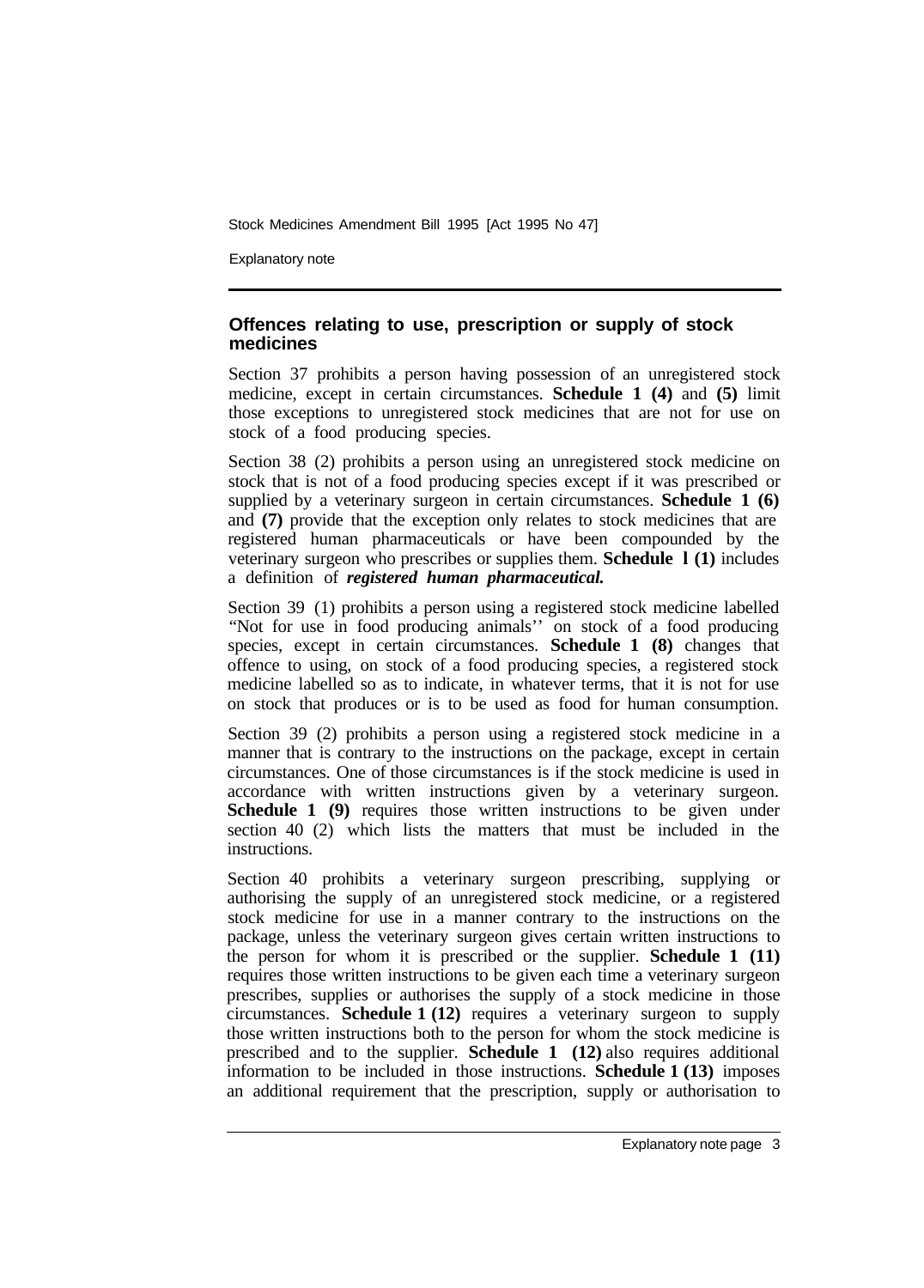Explanatory note

supply given by a veterinary surgeon in those circumstances must be done in the course of the veterinary surgeon's profession and for the purpose of dealing with a particular condition of an animal or animals under the veterinary surgeon's care. **Schedule 1 (13)** also prevents a veterinary surgeon from prescribing, supplying or authorising for supply in any circumstances an unregistered stock medicine if it is for use on an animal of a food producing species. **Schedule 1 (10)** contains a consequential amendment.

# **Withholding periods**

**Schedule l (14)** requires an owner of food producing stock to inform a person who is going to sell the stock as to whether the stock has been treated with a stock medicine and, if so, when any relevant withholding period specified by the veterinary surgeon who prescribed the stock medicine or on the label for the stock medicine will expire.

**Schedule 1 (14)** also makes it an offence for a person to sell stock of a food producing species that has been treated with a stock medicine unless the person has informed the buyer of any relevant withholding period specified by the veterinary surgeon who prescribed the stock medicine or on the label for the stock medicine.

There is a defence to the offences created by **Schedule 1 (14)** of not knowing or having reasonable grounds for suspecting that the stock had been treated with a stock medicine and that the relevant withholding period had not expired.

**Schedule 1 (1)** defines *withholding period* as the minimum period which should elapse between the last administration of a stock medicine and the slaughter for human consumption of an animal to which it has been administered or the harvesting of wool, fibre, milk or eggs or the release of honey for human consumption from an animal to which the stock medicine has been administered.

# **Retention and disposal of seized property**

**Schedule 1 (15)** changes from 6 months to 12 months the time for which something seized under the Act may be retained. A Local Court has power to grant an extension of that time on application made by or on behalf of the Minister and may order the return of the thing seized on application by the person from whom it was seized or the owner.